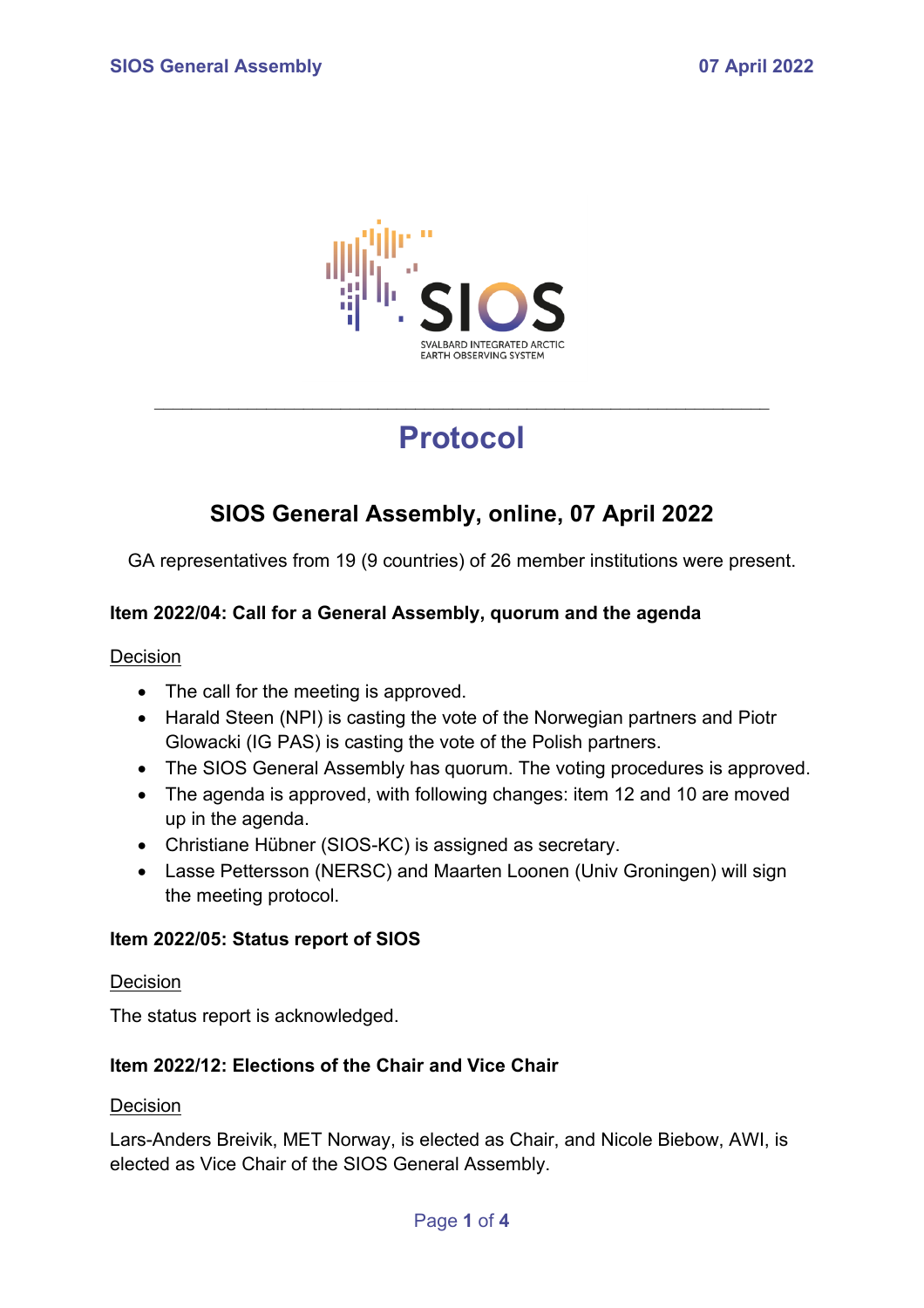#### **Item 2022/10: New members and observers**

#### **Decision**

The applications of the Korean Polar Research Institute (KOPRI) and NORSAR are approved.

#### **Item 2022/06: Annual report 2021**

#### Decision

The GA is very happy to approve the report which shows that there has been a lot of useful activity. Additional comments:

- The webinar series is a success and should be continued.
- SIOS is very active in EU Polar Cluster, which is important in respect to the visibility (European Comission).
- SESS report: SIOS should be more proactive to invite relevant groups to contribute with chapters, which can contribute to better coordination of activities.

#### **Item 2022/07: Financial report for 2021**

#### **Decision**

The GA does approve the financial report for 2021 without changes, but comments that the in-kind reporting seems to be incomplete. The GA strongly recommends the members to report in-kind contributions more carefully next year.

#### **Item 2022/08: Key Performance Indicators**

#### Decision

The GA approves the Key Performance Indicators (KPI) for year 2021 with the following remarks:

• The GA acknowledges and encourages that the KPIs will be updated in 2022. New KPIs should be presented during GA 2/2022.

### **Item 2022/09: Members' contribution to SIOS 2021**

#### Decision

The GA approves the members' contribution to SIOS in 2021 with following remarks:

• The quality of the reporting has to be improved. It is important that the member institutions report all their in-kind contributions to SIOS-KC correctly.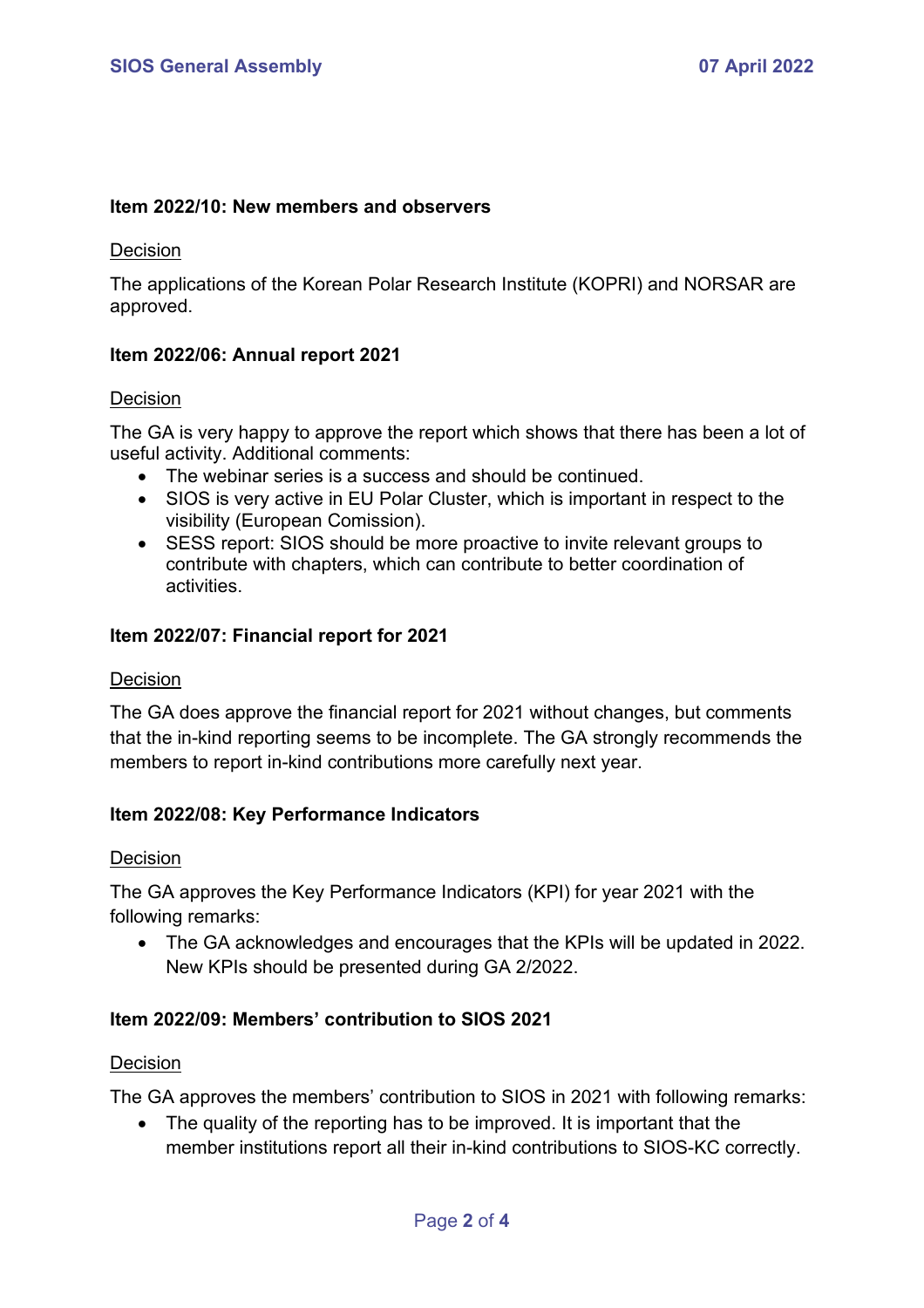• Provide better guidelines on reporting and develop improved procedures. A task force will be established.

#### **Item 2022/11: Updates to the budget for 2022**

#### Decision

The updates to the budget 2022 are approved with following comment;

• The pilot project (part of the optimisation programme as described in the notes) is a one-off case in terms of funding. The long-term business model for such projects has to be based on in-kind contribution and joint applications from member institutions to external funding sources.

#### **Item 2022/13: Any other business**

**Decision** 

There were no additional topics.

Bergen 8/4-2022

Lasse Pettersson Maarten Loonen

 $\frac{\text{Seygen } \text{S/g}$ <br>Place and date <br>Place and date

Marken Lonen